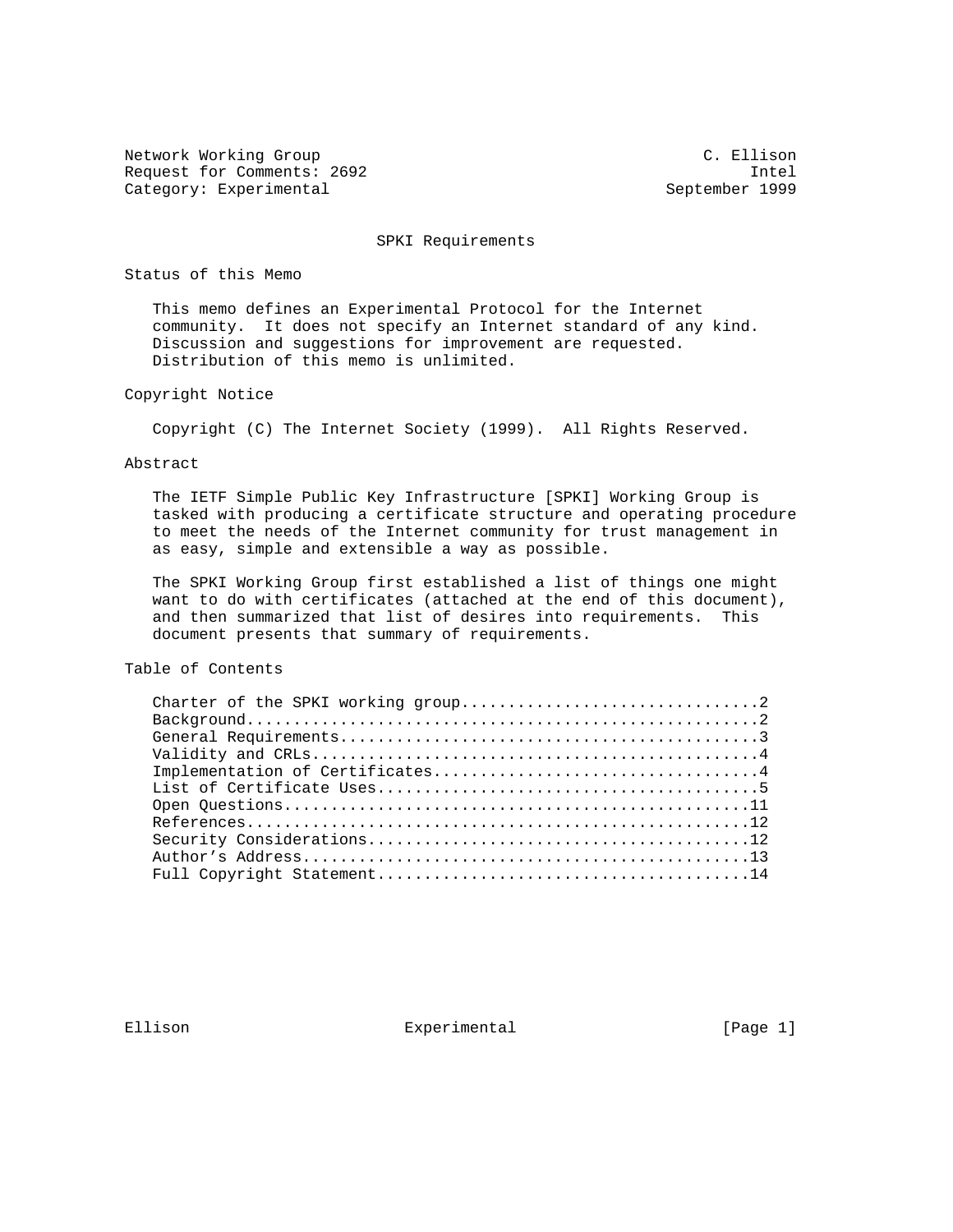## Charter of the SPKI working group

 Many Internet protocols and applications which use the Internet employ public key technology for security purposes and require a public key infrastructure to manage public keys.

 The task of the working group will be to develop Internet standards for an IETF sponsored public key certificate format, associated signature and other formats, and key acquisition protocols. The key certificate format and associated protocols are to be simple to understand, implement, and use. For purposes of the working group, the resulting formats and protocols are to be known as the Simple Public Key Infrastructure, or SPKI.

 The SPKI is intended to provide mechanisms to support security in a wide range of Internet applications, including IPSEC protocols, encrypted electronic mail and WWW documents, payment protocols, and any other application which will require the use of public key certificates and the ability to access them. It is intended that the Simple Public Key Infrastructure will support a range of trust models.

## Background

 The term certificate traces back to the MIT bachelor's thesis of Loren M. Kohnfelder [KOHN]. Kohnfelder, in turn, was responding to a suggestion by Diffie and Hellman in their seminal paper [DH]. Diffie and Hellman noted that with public key cryptography, one no longer needs a secure channel over which to transmit secret keys between communicants. Instead, they suggested, one can publish a modified telephone book -- one with public keys in place of telephone numbers. One could then look up his or her desired communication partner in the directory, find that person's public key and open a secure channel to that person. Kohnfelder took that suggestion and noted that an on-line service has the disadvantage of being a performance bottleneck. To replace it, he proposed creation of digitally signed directory entries which he called certificates. In the time since 1978, the term certificate has frequently been assumed to mean a binding between name and key.

The SPKI team directly addressed the issue of <name, key> bindings and realized that such certificates are of extremely limited use for trust management. A keyholder's name is one attribute of the keyholder, but as can be seen in the list of needs in this document, a person's name is rarely of security interest. A user of a certificate needs to know whether a given keyholder has been granted some specific authorization.

Ellison Experimental [Page 2]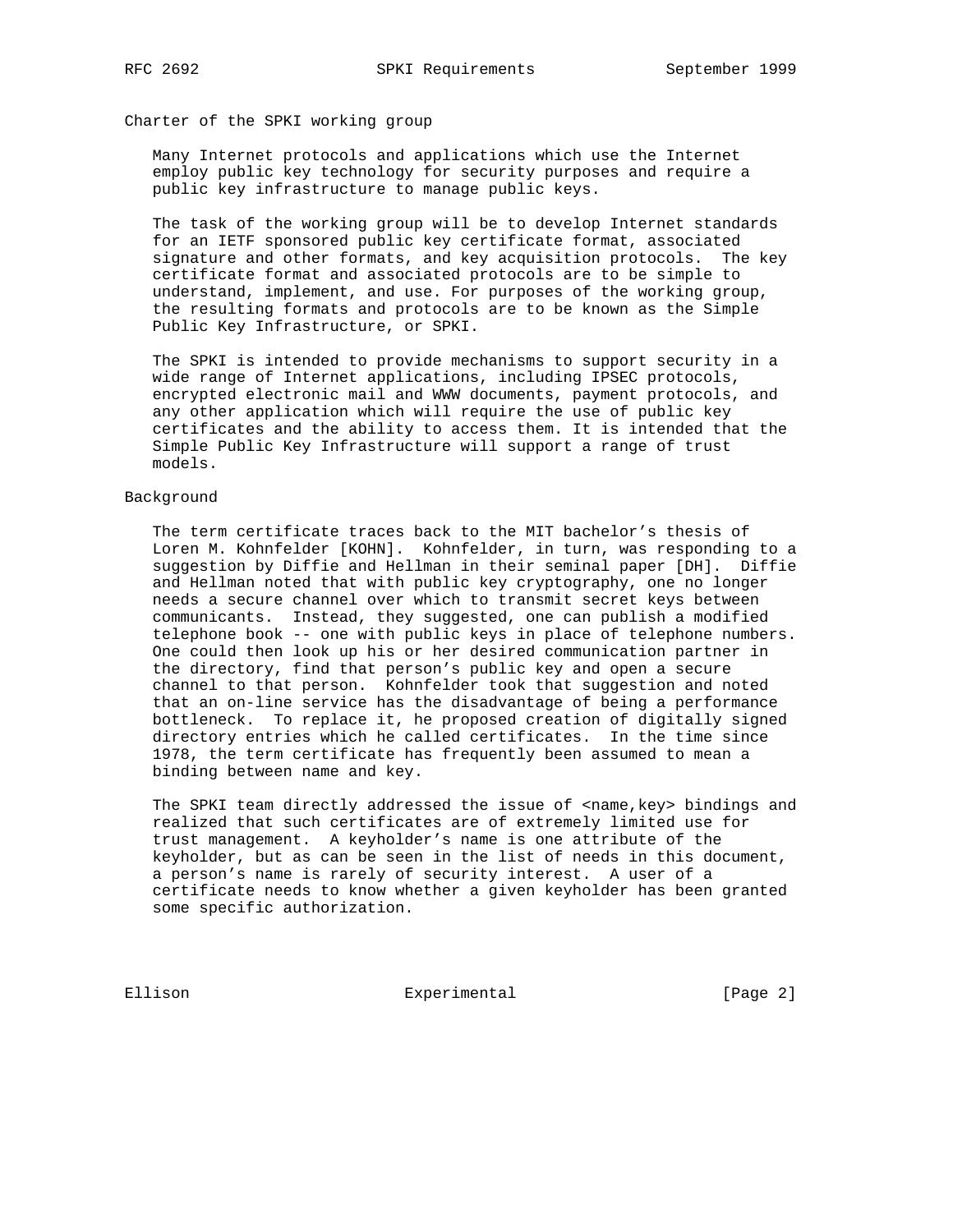General Requirements

 We define the term KEYHOLDER of a public key to refer to the person or other entity that controls the corresponding private key.

 The main purpose of an SPKI certificate is to authorize some action, give permission, grant a capability, etc. to or for a keyholder.

 The keyholder is most directly identified by the public key itself, although for convenience or other purposes some indirection (delayed binding) may be employed. That indirection can be via a collision free hash of the public key or via a name, later to be resolved into a key.

 The definition of attributes or authorizations in a certificate is up to the author of code which uses the certificate. The creation of new authorizations should not require interaction with any other person or organization but rather be under the total control of the author of the code using the certificate.

 Because SPKI certificates might carry information that the keyholder might not want to publish, we assume that certificates will be distributed directly by the keyholder to the verifier. If the keyholder wishes to use a global repository, such as LDAP, the global PGP key server or the DNS database, that is up to the keyholder and not for the SPKI WG to specify.

 Because SPKI certificates will carry information that, taken together over all certificates, might constitute a dossier and therefore a privacy violation, each SPKI certificate should carry the minimum information necessary to get a job done. The SPKI certificate is then to be like a single key rather than a key ring or a single credit card rather than a whole wallet. The keyholder should be able to release a minimum of information in order to prove his or her permission to act.

It is necessary for at least some certificates to be anonymous.

 Because one use of SPKI certificates is in secret balloting and similar applications, an SPKI certificate must be able to assign an attribute to a blinded signature key.

 One attribute of a keyholder is a name. There are names the keyholder prefers to be called and there are names by which the keyholder is known to various other keyholders. An SPKI certificate must be able to bind a key to such names. The SDSI work of Rivest and Lampson has done an especially good job of defining and using local name spaces, therefore if possible SPKI should support the SDSI

Ellison Experimental [Page 3]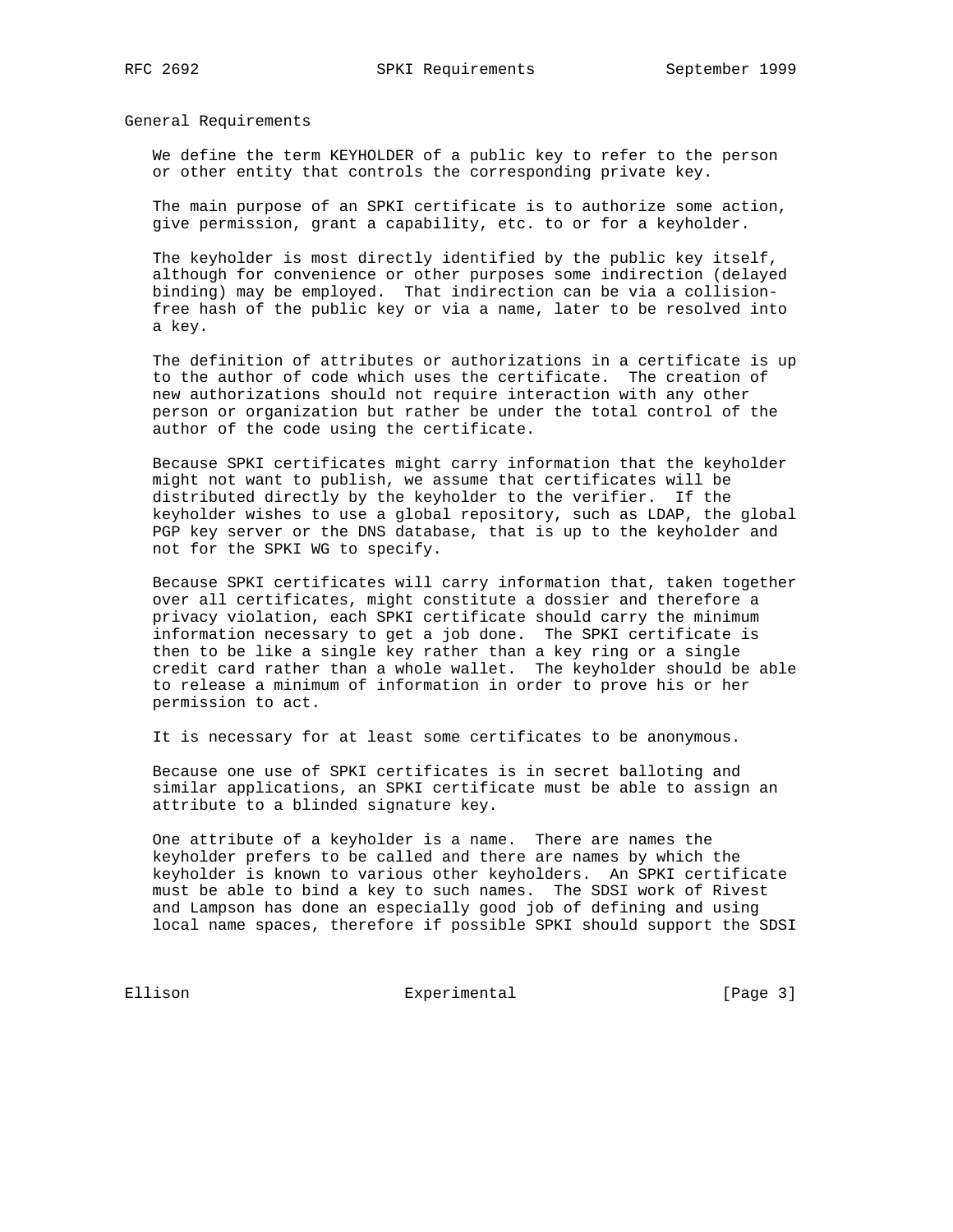name construct. [Note: SPKI and SDSI have merged.]

Validity and CRLs

 An SPKI certificate, like any other, should be able to carry a validity period: dates within which it is valid. It may also be necessary to have on-line refinement of validity. This is frequently achieved via a Certificate Revocation List (CRL) in previous certificate designs.

 A minimal CRL contains a list of revoked certificates, identified uniquely, a sequence number and a signature. Its method of transmission is not specified. If it encounters some certificate that it lists, then it annihilates that certificate. If it encounters a previous CRL, as indicated by sequence number, then it annihilates that previous CRL. Such a CRL leads to non-deterministic program behavior. Therefore, we take as a requirement that if SPKI uses CRLs, then the certificate that uses it must explicitly tell the verifier where to find the CRL, the CRL must carry explicit validity dates and the dates of a sequence of CRLs must not overlap. Under this set of requirements, behavior of certificate validation is deterministic (aside from the question of clock skew).

 A CRL is a negative statement. It is the digital equivalent of the little paper books of bad checks or bad credit cards that were distributed to cashiers in the 1970's and before. These have been replaced in the retail world by positive statements -- on-line validation of a single check, ATM card or credit card.

SPKI should support both positive and negative on-line validations.

 Any CRL or revalidation instrument must have its own lifetime. A lifetime of 0 is not possible because of communication delays and clock skews, although one can consider an instrument whose lifetime is "one use" and which is delivered only as part of a challenge/response protocol.

Implementation of Certificates

 The authorization certificates that are envisioned for SPKI (and needed to meet the demands of the list given at the end of this document) should be generated by any keyholder empowered to grant or delegate the authorization in question. The code to generate certificates should be written by many different developers, frequently persons acting alone, operating out of garages or dorm rooms. This leads to a number of constraints on the structure and encoding of certificates. In addition, SPKI certificates should be usable in very constrained environments, such as smart cards or small

Ellison Experimental [Page 4]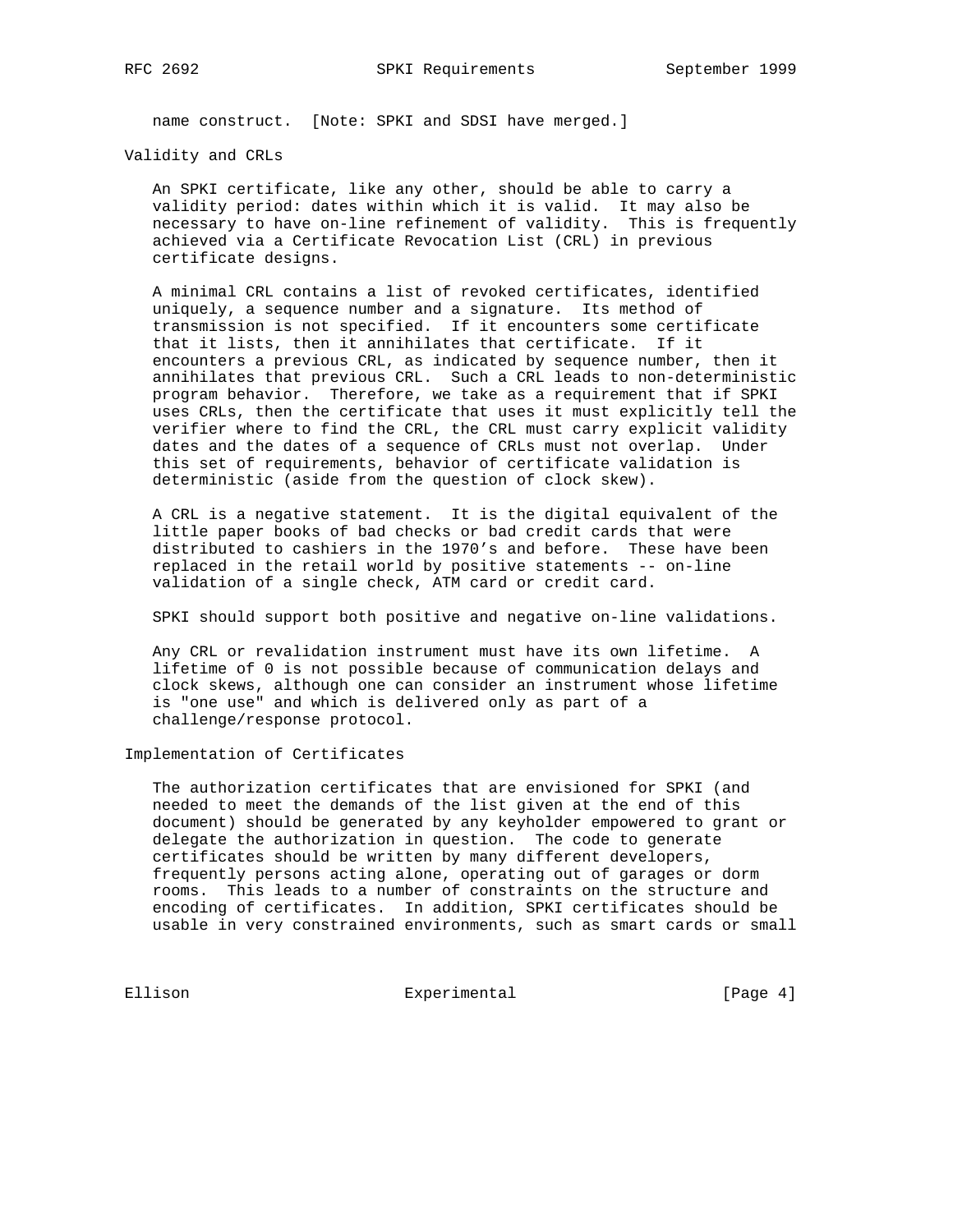embedded systems. The code to process them and the memory to store them should both be as small as possible.

 An SPKI certificate should be as simple as possible. There should be a bare minimum of fields necessary to get the job done and there should be an absolute minimum of optional fields. In particular, the structure should be specific enough that the creator of a certificate is constrained by the structure definition, not by complaints (or error messages) from the reader of a certificate.

 An SPKI certificate should be described in as simple a method as possible, relating directly to the kind of structures a C or PASCAL programmer would normally write.

 No library code should be required for the packing or parsing of SPKI certificates. In particular, ASN.1 is not to be used.

 A certificate should be signed exactly as it is transmitted. There should be no reformatting called for in the process of checking a certificate's signature (although one might canonicalize white space during certificate input, for example, if the format is text).

 For efficiency, if possible, an SPKI certificate should be encoded in an LR(0) grammar. That is, neither packing nor parsing of the structure should require a scan of the data. Data should be read into the kind of structure a programmer would want to use without touching the incoming bytes more than once.

 For efficiency, if possible, an SPKI certificate should be packed and parsed without any recursion.

List of Certificate Uses

 The list below is a brainstorming list, accumulated on the SPKI mailing list, of uses of such certificates.

- I need a certificate to give me permission to write electronic checks.
- My bank would need a certificate, proving to others that it is a bank capable of cashing electronic checks and permitted to give permission to people to write electronic checks.

Ellison **Experimental** [Page 5]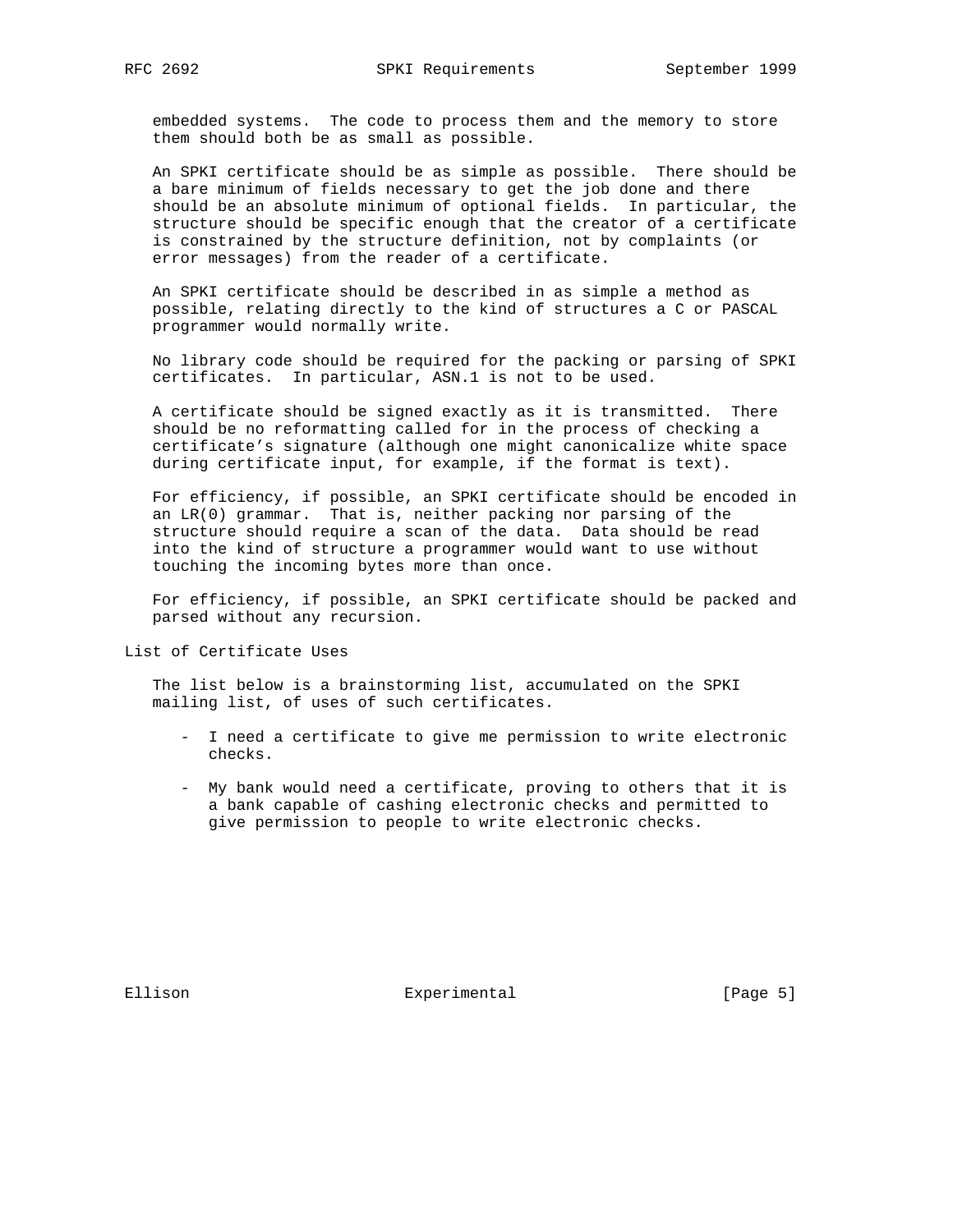- My bank would issue a certificate signing the key of a master bank certifier -- perhaps NACHA -- so that I could follow a certificate chain from a key I know (my bank's) to the key of any other bank in the US and, similarly, to any other bank in the world.
- I might generate a certificate (a "reputation voucher") for a friend to introduce him to another friend -- in which certificate I could testify to my friend's political opinion (e.g., libertarian cypherpunk) or physical characteristics or anything else of interest.
- I might have a certificate giving my security clearance, signed by a governmental issuing authority.
- I want a certificate for some software I have downloaded and am considering running on my computer -- to make sure it hasn't changed and that some reputable company or person stands behind it.
- I need certificates to bind names to public keys:
	- [traditional certificate] binding a key to a name, implying "all the attributes of the real person having this name are transferred to this key by this certificate". This requires unique identification of a person (which is difficult in non-digital space, as it is) and someone trustworthy binding that unique name to the key in question. In this model, a key starts out naked and acquires attributes, permissions and authority from the person bound to it.
	- [direct certificate] binding a name to a key, implying "I (the person who is able to use the associated private key to make this signature) declare that I go by the name of XXXXXXX." The unique identification of the key is automatic -- from the key itself or a cryptographic hash of the key. The binding is done by the key itself -- in a self-signed certificate. In this model, a key is loaded with attributes, permissions and authority directly by other certificates, not indirectly through some person's name, and this certificate declares only a name or nickname by which the key's owner likes to be addressed.
	- [personal binding] binding a key to a nickname. This kind of certificate is signed by me, singing someone else's key and binding it to a nickname by which I know that person. It is for my use only -- never given out -- and is a signed certificate to prevent tampering with my own private

Ellison Experimental [Page 6]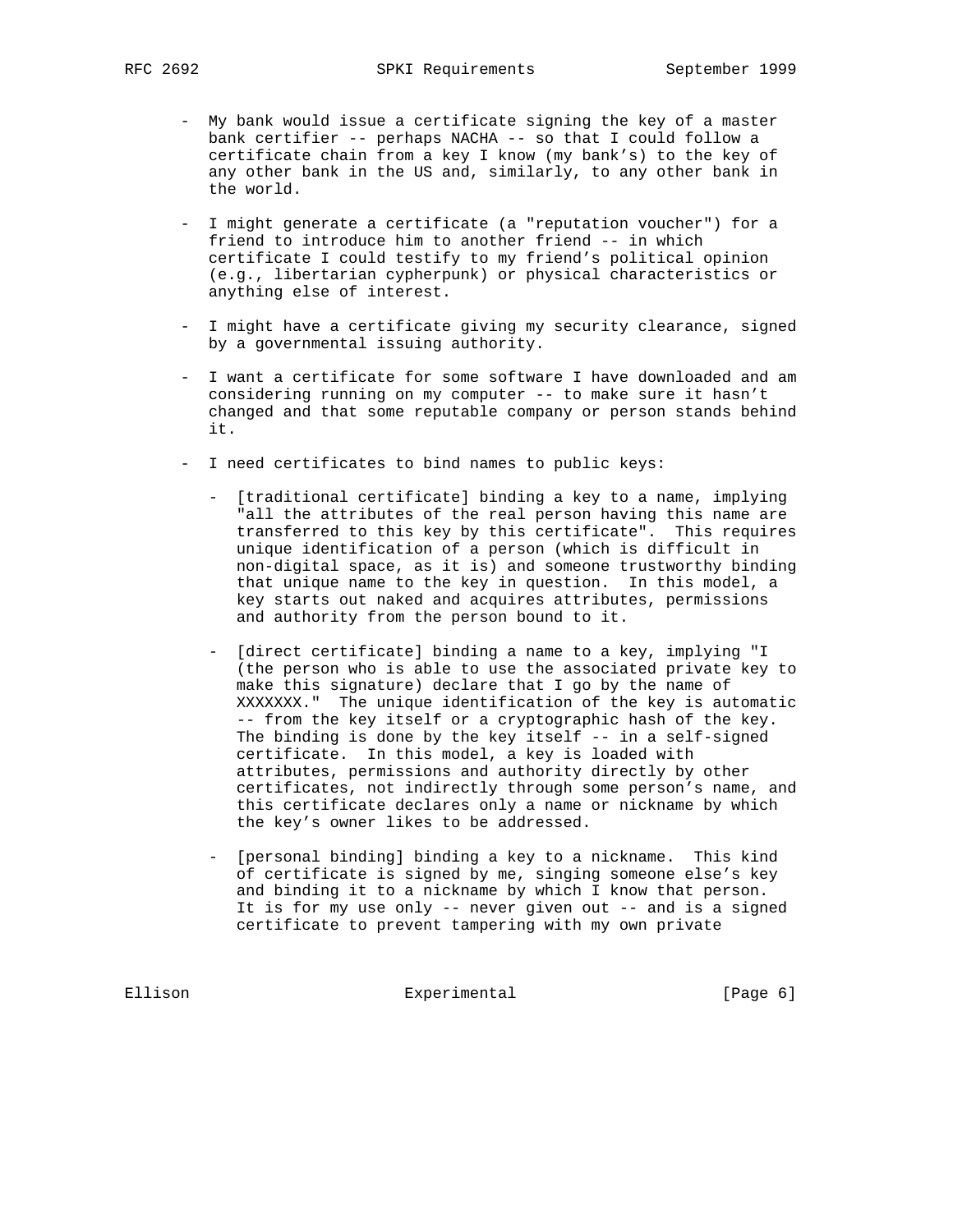directory of keys. It says nothing about how I certified the binding to my own satisfaction between the key and my friend.

- I might be doing genealogy and be collecting what amounts to 3x5 cards with facts to be linked together. Some of these links would be from one content to another reference [e.g., indexing and cross-referencing]. Others might be links to the researcher who collected the fact. By rights, the fact should be signed by that researcher. Viewing only the signature on the fact and the link to the researcher, this electronic 3x5 card becomes a certificate.
- I want to sign a contract to buy a house. What kind of certificate do I need?
- I have found someone on the net and she sounds really nice. Things are leading up to cybersex. How do I make sure she's not really some 80-year-old man in a nursing home?
- I have met someone on the net and would like a picture of her and her height, weight and other measurements from a trustworthy source.
- Can I have a digital marriage license?
- Can I have a digital divorce decree?
- ..a digital Voter Registration Card?
- There are a number of cards one carries in a typical wallet which could become certificates attached to a public key:
- health insurance card
- prescription drug card
- driver's license (for permission to drive)
- driver's license (for permission to buy alcohol)
- supermarket discount card
- supermarket check-cashing card [I know -- anachronism]
- Blockbuster Video rental card
- ATM card

Ellison **Experimental** [Page 7]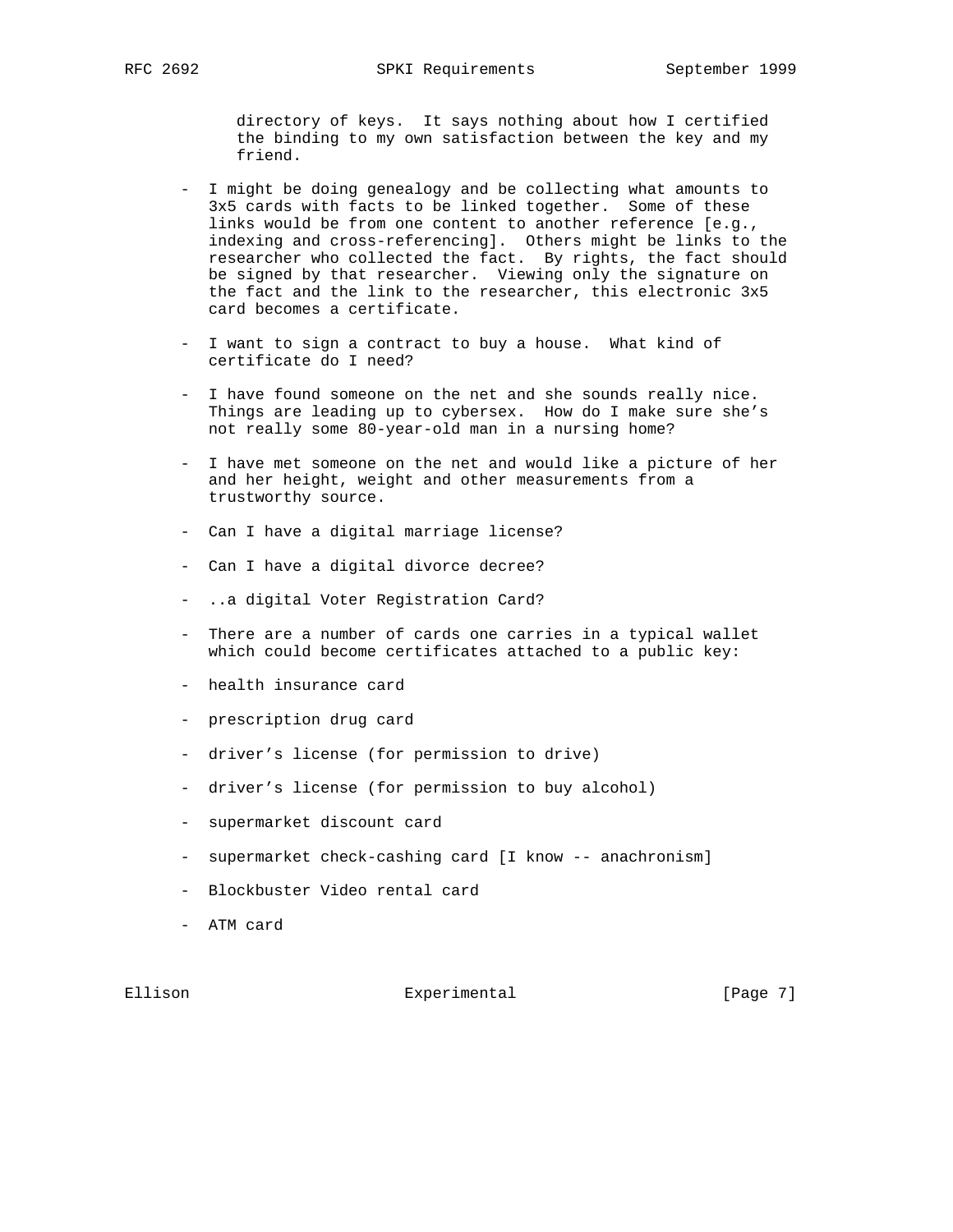- Credit card
- membership card in the ACLU, NRA, Republican party, Operation Rescue, NARAL, ACM, IEEE, ICAR....
- Red Cross blood donor card
- Starbuck's Coffee buy-10-get-1-free card
- DC Metro fare card
- Phone calling card
- Alumni Association card
- REI Membership card
- Car insurance card
- claim check for a suitcase
- claim check for a pawned radio
- authorization for followup visits to a doctor, after surgery
- Better Business Bureau [BBB] style reputation certificates [testimonies from satisfied customers]
- BBB-style certificate that no complaints exist against a business or doctor or dentist, etc.
- LDS Temple Recommend
- Stock certificate
- Stock option
- Car title
- deed to land
- proof of ownership of electronic equipment with an ID number
- time card certificate [activating a digital time clock]
- proof of degree earned [PhD, LLD, MD, ...]
- permission to write digitally signed prescriptions for drugs

Ellison **Experimental** Experimental [Page 8]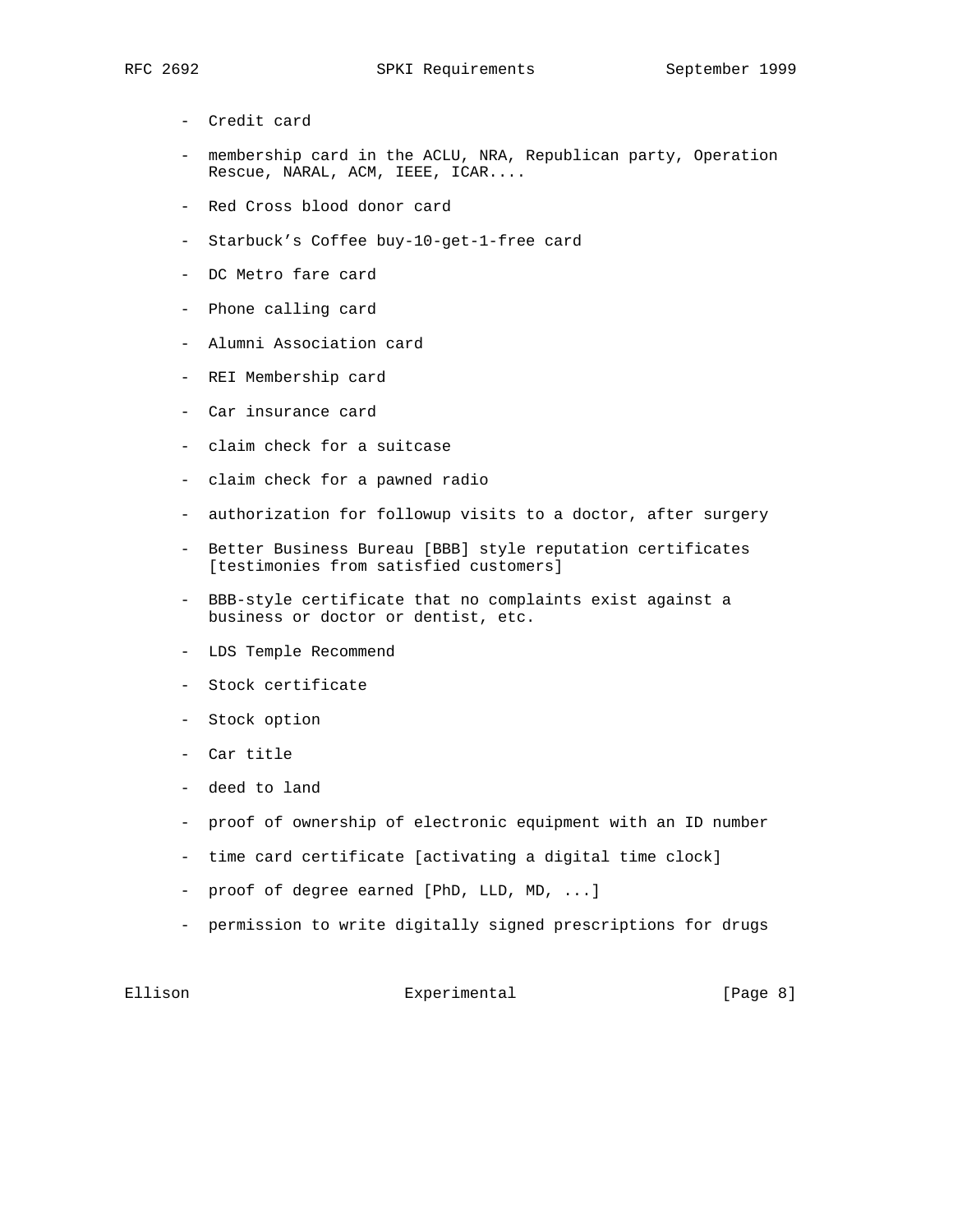- permission to spend up to \$X of a company's money
- permission to issue nuclear launch codes
- I'm a sysadmin, I want to carry a certificate, signed by SAGE, that says I'm good at the things sysadmins are good at.
- I'm that same sysadmin, I want an ephemeral certificate that grants me root access to certain systems for the day, or the week, or...

 Certain applications \*will\* want some form of auditing, but the audit identity should be in the domain of the particular application... For instance an "is a system administrator of this host" certificate would probably want to include an audit identity, so you can figure out which of your multiple admins screwed something up.

- I'm an amateur radio operator. I want a signed certificate that says I'm allowed to engage in amateur radio, issued by the DOC. [I currently have a paper version of one]. This would be useful in enforcing access policies to the amateur spectrum; and in tracking abuse of that same spectrum. Heck! extend this concept to all licensed spectrum users.
- I'm the a purchasing agent for a large corporation. I want to posses a certificate that tells our suppliers that I'm authorized to make purchases up to \$15,000. I don't want the suppliers to know my name, lest their sales people bug me too much. I don't want to have to share a single "Megacorp Purchasing Department Certificate" with others doing the same job [the private key would need to be shared--yuck!].
- "This signed-key should be considered equivalent to the certifying-key until this certificate expires for the following purposes ..."

 [This is desirable when you wish to reduce the exposure of long-term keys. One way to do this is to use smart cards, but those typically have slow processors and are connected through low-bandwidth links; however, if you only use the smart card at "login" time to certify a short-term key pair, you get high performance and low exposure of the long term key.

Ellison **Experimental** [Page 9]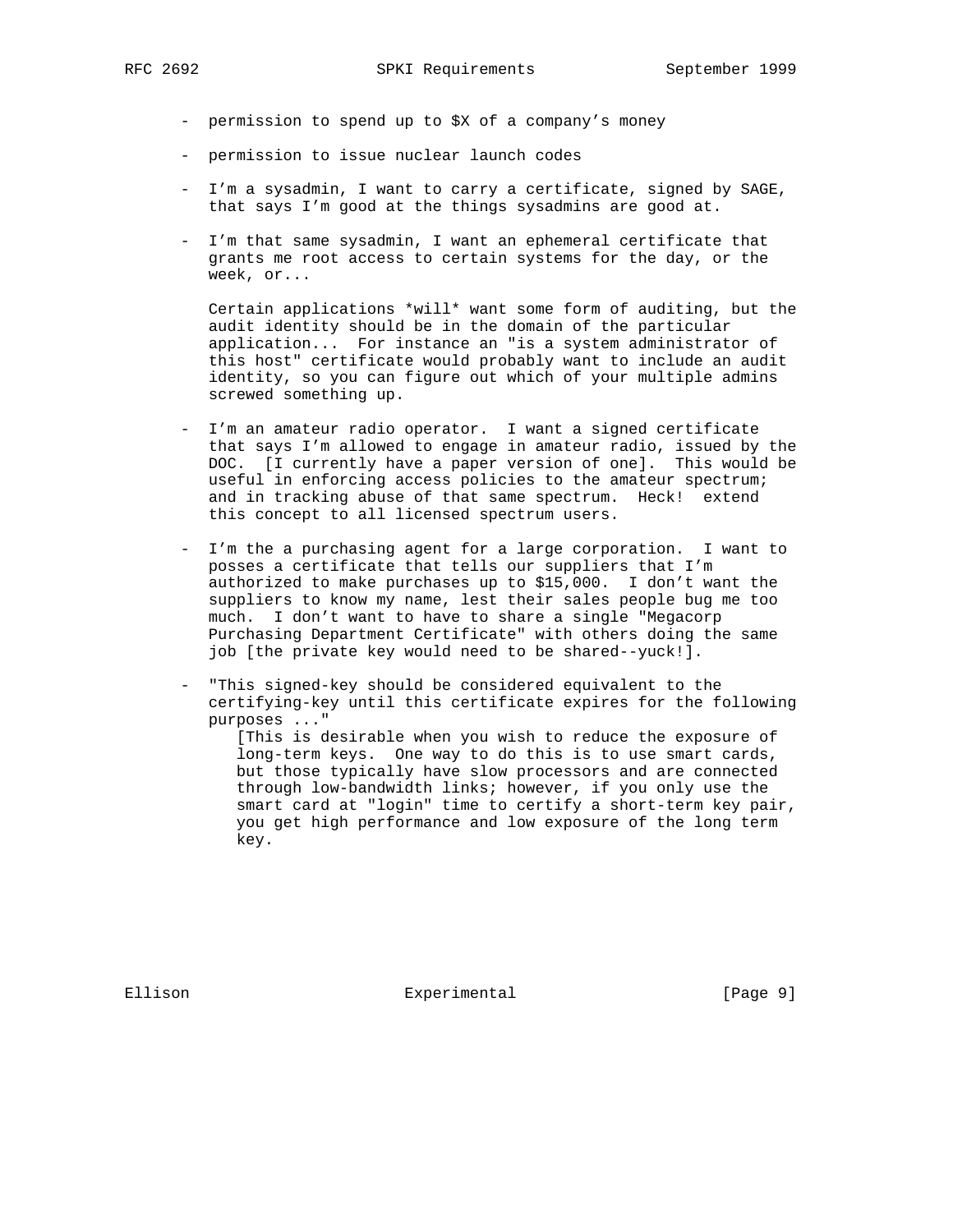I'll note here that this flies in the face of attempts to prevent delegation of certain rights. Maybe we need a "delegation-allowed" bit -- but there's nothing to stop someone who wishes to delegate against the rules from also loaning out their private key.].

- "I am the current legitimate owner of a particular chunk of Internet address space." [I'd like to see IPSEC eventually become usable, at least for privacy, without need for prior arrangement between sites, but I think there's a need for a "I own this address"/"I own this address range" certificate in order for IPSEC to coexist with existing ip-address-based firewalls.]
- "I am the current legitimate owner of a this DNS name or subtree."
- "I am the legitimate receiver of mail sent to this rfc822 email address. [this might need to be signed by a key which itself had been certified by the appropriate "DNS name owner" certificate]." [This is in case I know someone owns a particular e-mail address but I don't know their key.]
- Encryption keys for E-mail and file encryption
- Authentication of people or other entities
- Digital signatures (unforgeability)
- Timestamping / notary services
- Host authentication
- Service authentication

Other requirements:

- Trust model must be a web (people want to choose whom they trust). People must be able to choose whom they trust or consider reliable roots (maybe with varying reliabilities).
- Some applications (e.g., notary services) require highly trusted keys; generation complexity is not an issue here.
- Some applications (e.g., host authentication) require extremely light (or no) bureaucracy. Even communication with the central administrator may be a problem.

Ellison Experimental [Page 10]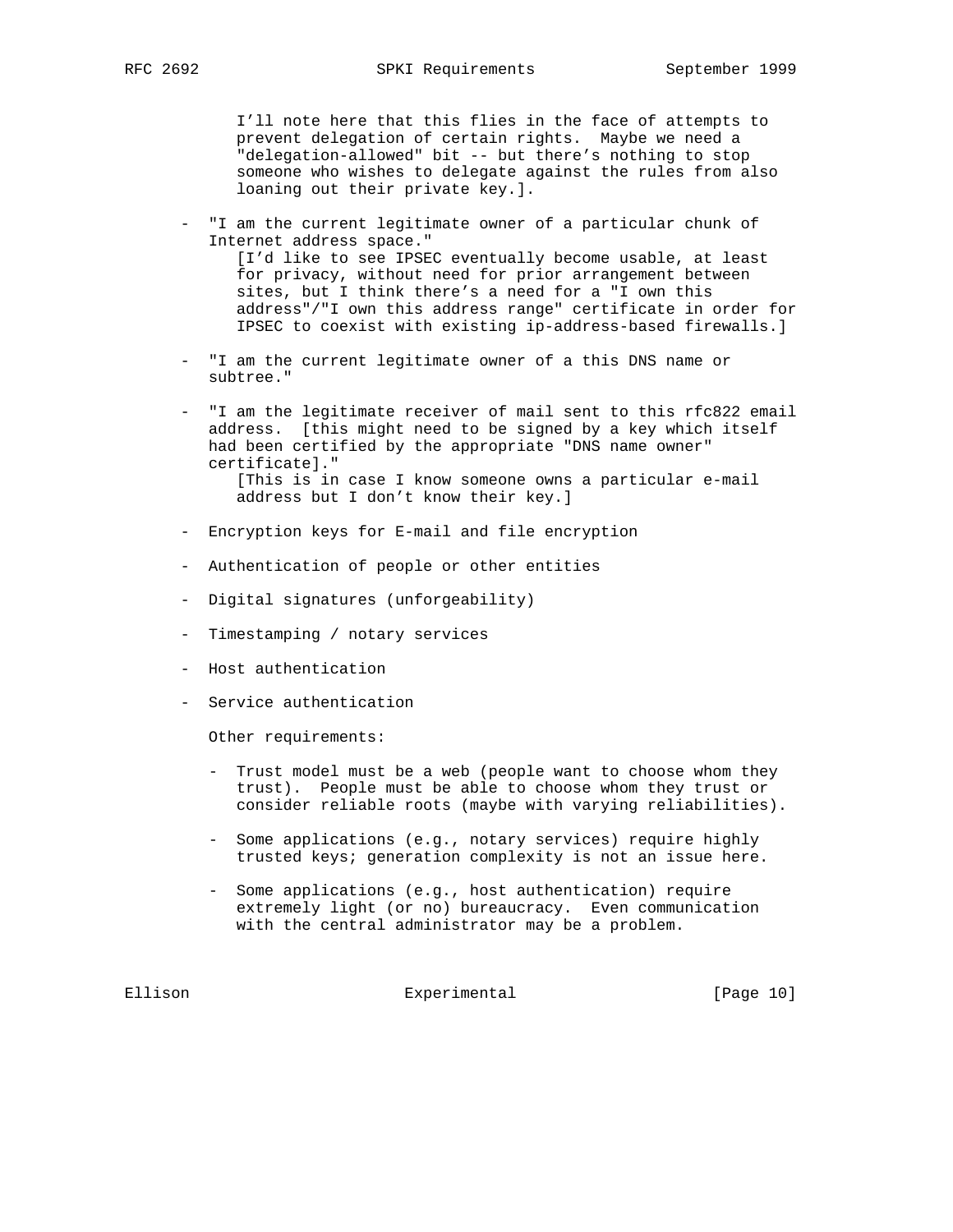- Especially in lower-end applications (e.g. host authentication) the people generating the keys (e.g., administrators) will change, and you will no longer want them to be able to certify. On the other hand, you will usually also not want all keys they have generated to expire. This may imply a "certification right expiration" certificate requirement, probably to be implemented together with notary services.
- Keys will need to be cached locally to avoid long delays fetching frequently used keys. Cf. current name servers. The key infrastructure may in future get used almost as often as the name server. The caching and performance requirements are similar.
- Reliable distribution of key revocations and other certificates (e.g., the ceasing of the right to make new certificates). May involve goals like "will have spread everywhere in 24 hours" or something like that. This interacts with caching.

## Open Questions

 Given such certificates, there remain some questions, most to do with proofs of the opposite of what a certificate is designed to do. These do not have answers provided by certificate definition or issuing alone.

 - Someone digitally signs a threatening e-mail message with my private key and sends it to president@whitehouse.gov. How do I prove that I didn't compose and send the message? What kind of certificate characteristic might help me in this?

 This is an issue of (non-)repudiation and therefore a matter of private key protection. Although this is of interest to the user of certificates, certificate format, contents or issuing machinery can not ensure the protection of a user's private key or prove whether or not a private key has been stolen or misused.

- Can certificates help do a title scan for purchase of a house?

 Certificates might be employed to carry information in a tamper-proof way, but building the database necessary to record all house titles and all liens is a project not related to certificate structure.

Ellison **Experimental** [Page 11]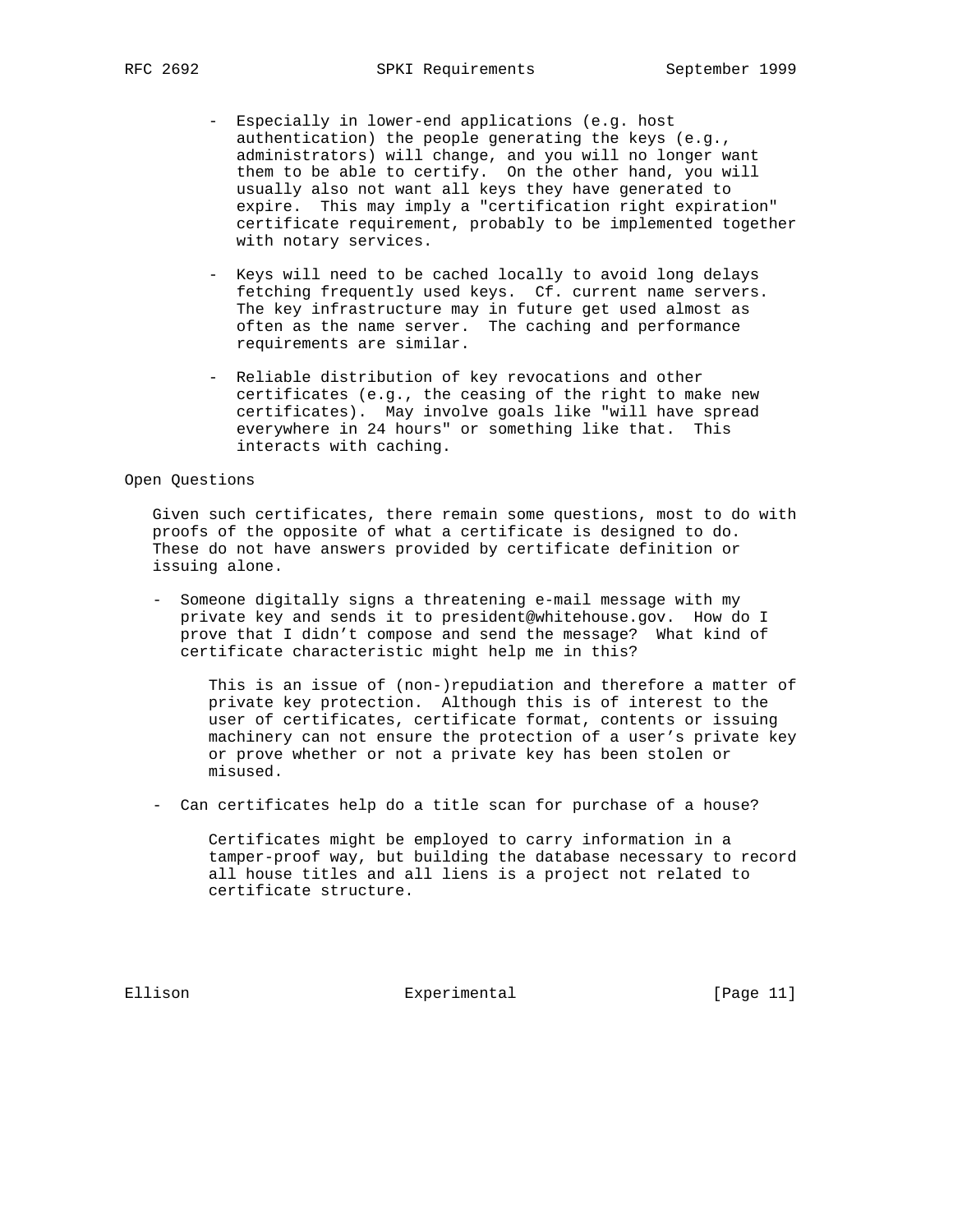- Can a certificate be issued to guarantee that I am not already married, so that I can then get a digital marriage license?

 The absence of attributes can be determined only if all relevant records are digitized and all parties have inescapable IDs. The former is not likely to happen in our lifetimes and the latter receives political resistance.

 A certificate can communicate the 'positive' attribute "not already married" or "not registered as a voter in any other district". That assumes that some organization is capable of determining that fact for a given keyholder. The method of determining such a negative fact is not part of the certificate definition.

 - The assumption in most certificates is that the proper user will protect his private key very well, to prevent anyone else from accessing his funds. However, in some cases the certificate itself might have monetary value [permission to prescribe drugs, permission to buy alcohol, ...]. What is to prevent the holder of such a certificate from loaning out his private key?

 This is a potential flaw in any system providing authorization and an interesting topic for study. What prevents a doctor or dentist from selling prescriptions for controlled substances to drug abusers?

References

- [DH] Diffie and Hellman, "New Directions in Cryptography", IEEE Transactions on Information Theory IT-22, 6 (Nov. 1976), 644- 654.
- [KOHN] Loren Kohnfelder, "Towards a Practical Public-key Cryptosystem", Bachelor's thesis, MIT, May, 1978.

Security Considerations

Security issues are discussed throughout this memo.

Ellison **Experimental** [Page 12]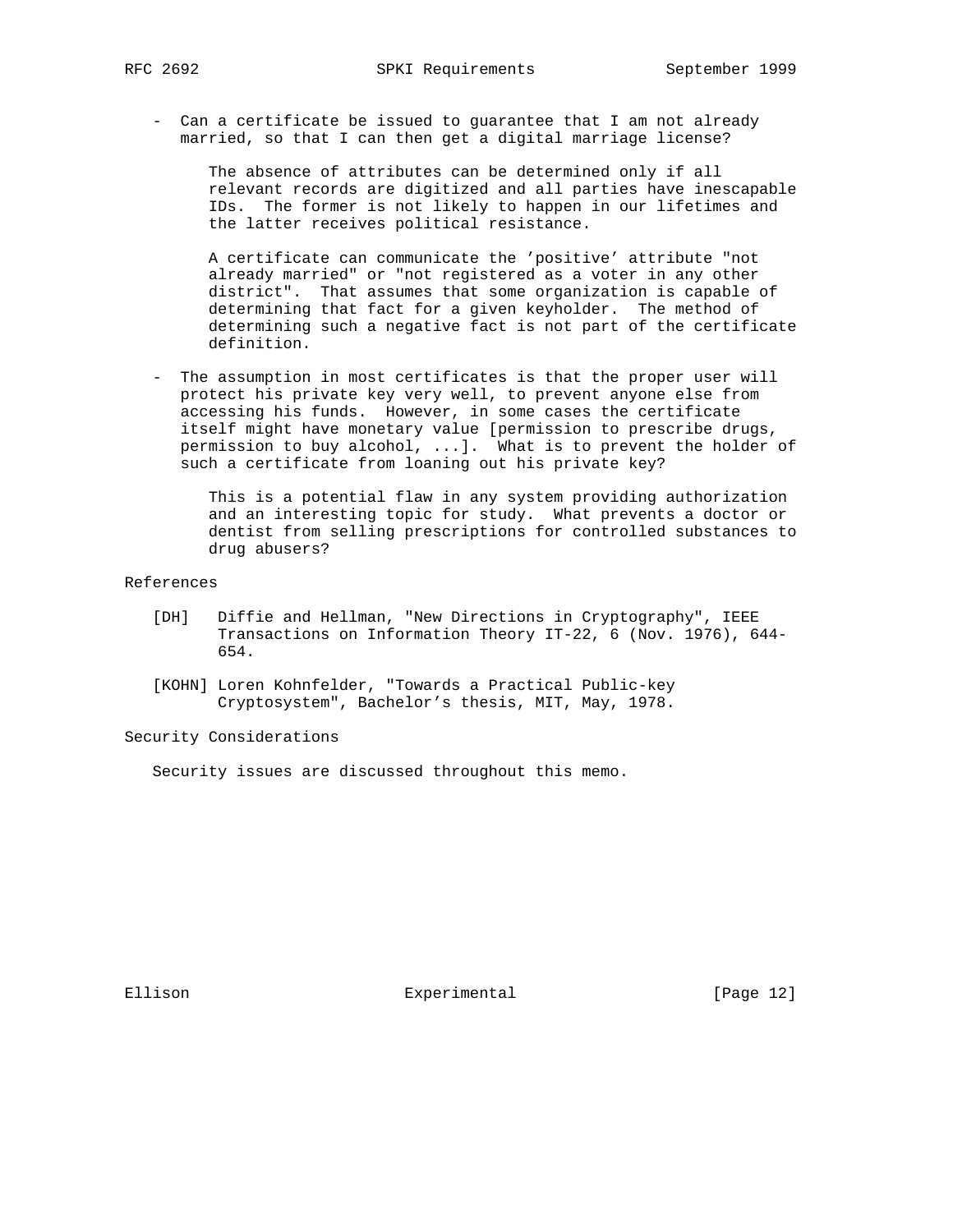Author's Address

 Carl M. Ellison Intel Corporation 2111 NE 25th Ave M/S JF3-212 Hillsboro OR 97124-5961 USA

 Phone: +1-503-264-2900 Fax: +1-503-264-6225 EMail: carl.m.ellison@intel.com cme@alum.mit.edu Web: http://www.pobox.com/˜cme

Ellison Experimental [Page 13]